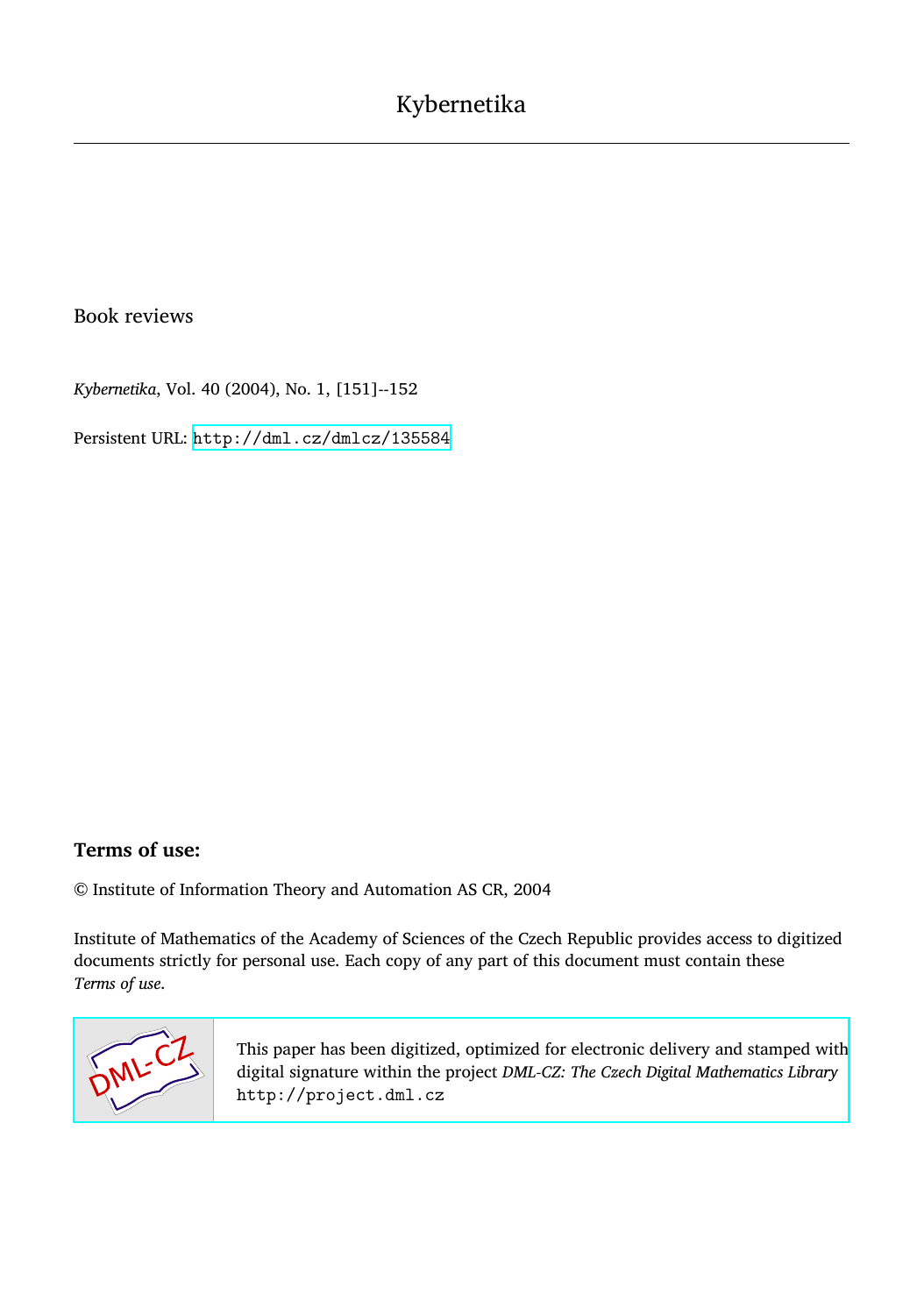## W.B. VASANATHA KANDASAMY, FLORENTIN SMARANDACHE

## Fuzzy Cognitive Maps and Neutrosophic Cognitive Map

Xiquan, Phoenix 2003. 210 pages. ISBN 1-931233-76-4. 23.55 \$.

The rapidly extending range of real or potential applications of modern mathematics and computer science has led to a general and already well recognized phenomenon: an urgent demand for qualitatively new instruments for effective modelling those features of reality which were rather ignored by the classical deterministic methods. It seems that this demand was, at least mostly, satisfied by the existing and already well developed models of multivalued logic, probabilistic logic, fuzzy set theory, rough sets and other mathematical or meta-mathematical models. Nevertheless, there still appear some rather marginal attempts to develop further alternative methods modelling different structures of indeterminism, and to suggest some formalism for their processing. The vitality of such attempts can be hardly estimated from their abstract formulation, only. It can follow rather from their applicability in the targeted models of reality, especially from the exclusivity of their adequacy to some cases of uncertainty or complexity.

The referred booklet, by my opinion, belongs to such works. It is worth informing about them but their assessment cannot avoid certain criticism or even doubts about their real contribution to the human knowledge. The publication is devoted to the methods of cognitive maps and relational maps which are known and used in the practical analysis and optimization of organizational and structural relations. Formally, a cognitive map is an oriented graph where nodes represent concepts (events, policies, attributes,...) and edges represent causalities. The technique of cognitive maps is used in the branches combining some problems of mostly social (sociological, economic,...) or biological sciences with some formal tools coming from mathematics, from the theoretical background of artificial intelligence like knowledge processing, etc. The illustrative examples presented in the referred book, and some of the references show that there exist situations in which the cognitive or relational maps can be effective and useful. The usual type of situations modelled by the cognitive maps is naturally connected with some type of uncertainty which cannot be eliminated. It means that the implementation of some type of non-standard logic into the model is desirable.

The book refers in this context about the fuzzy logic and so called neutrosophic logic. The latter one follows from the concept of neutrosophy formulated by one of the authors as a "philosophy of neutralities", and it can be rather more realistically characterized as a modification of the fuzziness where the degree of uncertainty is described in a more general way. Namely, instead of the numerical membership measure it is classified by means of three sets of values: the truth, indeterminacy and falsity ones. Certain parallelism with the rough sets can be observed.

The text presented after the selfconscious introduction mentioning the "philosophy" of neutrosophical concepts is formally divided into three chapters, where the third one is devoted to the list of briefly formulated *"Suggested Problems".* The essence of the publication is presented in two chapters titled "Basic Concepts About Fuzzy Cognitive Maps *and Fuzzy Relational Maps"* (its sections are devoted to definitions, properties and models of fuzzy cognitive maps and fuzzy relational maps, their applications and illustrative examples including linking of fuzzy relational maps) and *"On Neutrosophic Cognitive Maps and Neutrosophic Relational Maps - Properties and Applications"* **(**w**ith secti**o**ns s**ub**jecte**d